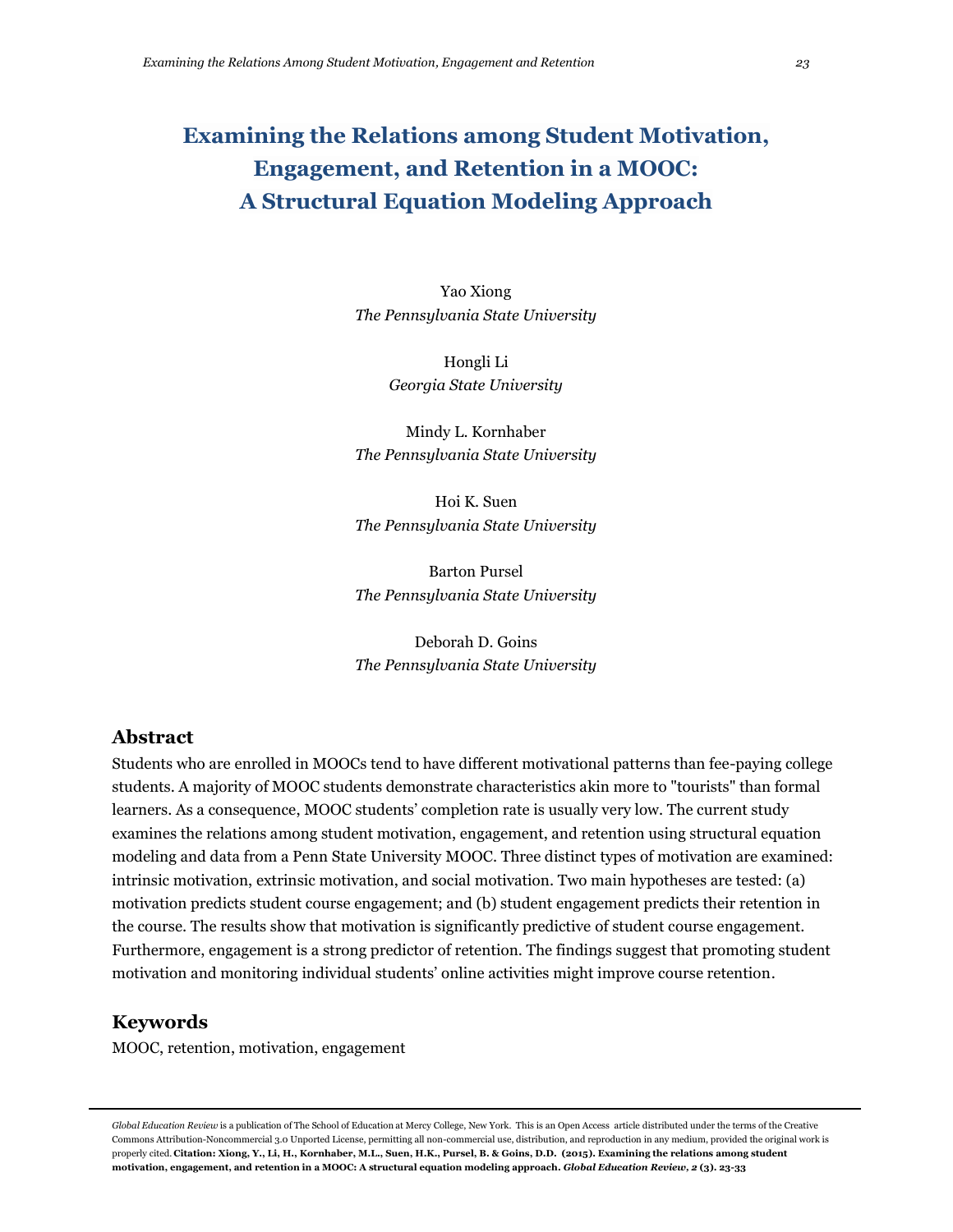## **Introduction**

The large enrollment characteristic of massive open online courses (MOOCs) has generated excitement and attention (Pappano, 2012). A typical MOOC attracts around 20,000 students (Jordan, 2014b). However, a MOOC can potentially accommodate an unlimited number of students because, unlike a traditional classroom, a MOOC usually entails minimal student-instructor interaction. Also, unfortunately, unlike a traditional class, the student completion rates for MOOCs are low. The median of MOOC completion rates is about 6.5% with most completion rates below 10% (Jordan, 2014a).

Researchers have started to investigate possible reasons for attrition in MOOCs, most notably by examining student-level variables, such as motivation and social engagement (Khalil & Ebner, 2014; Rosé et al., 2014; Yang & Rosé, 2013; Yuan & Powell, 2013). However, studies thus far have rarely gone beyond observational and data-driven research. In contrast, our paper offers a theory-driven, structural model of MOOC student motivation, engagement, and retention.

Specifically, we posit that (a) motivation predicts MOOC students' course engagement; and (b) students' engagement predicts their retention in the course. We present this study as a means of providing a theoretically and empirically sound model for understanding MOOC students' motivation and how it is related to student behaviors in MOOCs. The ultimate goal is to provide practical guidelines to online educators for improving MOOC retention.

### **Literature Review**

### **What influences MOOC retention?**

Jordan (2014a) has gathered the available data from different online sources to explore factors that may affect MOOC completion. She mainly

studied macro-level factors, especially courselevel variables such as course launching time, total enrollment, and university rank. These were found to be unrelated to the completion rate. Course length was the only variable to have a negative correlation with the completion rate. As might be predicted, a lack of time is an obstacle, given that MOOCs serve as a supplemental, rather than principal, educational experience for most enrollees. As MOOC-based credit and degree programs develop, an increasing number of "full-time" MOOC students is foreseeable. Notwithstanding, "parttime" MOOC learners are still the biggest population.

More attention has been paid to studentlevel factors in order to understand the reasons for MOOC attrition (e.g., Khalil & Ebner, 2014; Rosé et al., 2014; Yang & Rosé, 2013). Most notably, internal and external factors related to student motivation were found to contribute to student dropout rates (Khalil & Ebner, 2014; Yuan & Powell, 2013). The internal factors include curiosity and enjoyment, while the external factors entail job-related development and future economic benefit (Yuan & Powell, 2013).

Rosé (2014) and Yang (2013) have conducted survival analysis on a MOOC dataset in order to understand the social behaviors that might be related to student dropouts on a weekby-week basis. They found some aspects of peer interaction were closely related to student retention. Generally, students who engaged other students in the discussion and stayed in the discussion for a long period tended not to drop out. In addition, students who participated during the very first week of the course tended to

#### **Corresponding Author:**

\_\_\_\_\_\_\_\_\_\_\_\_\_\_\_\_\_\_\_\_\_\_\_\_\_\_\_\_\_\_

Yao Xiong, The Pennsylvania State University, 225 CEDAR, University Park, PA 16802 Email[: yzx110@psu.edu](mailto:yzx110@psu.edu)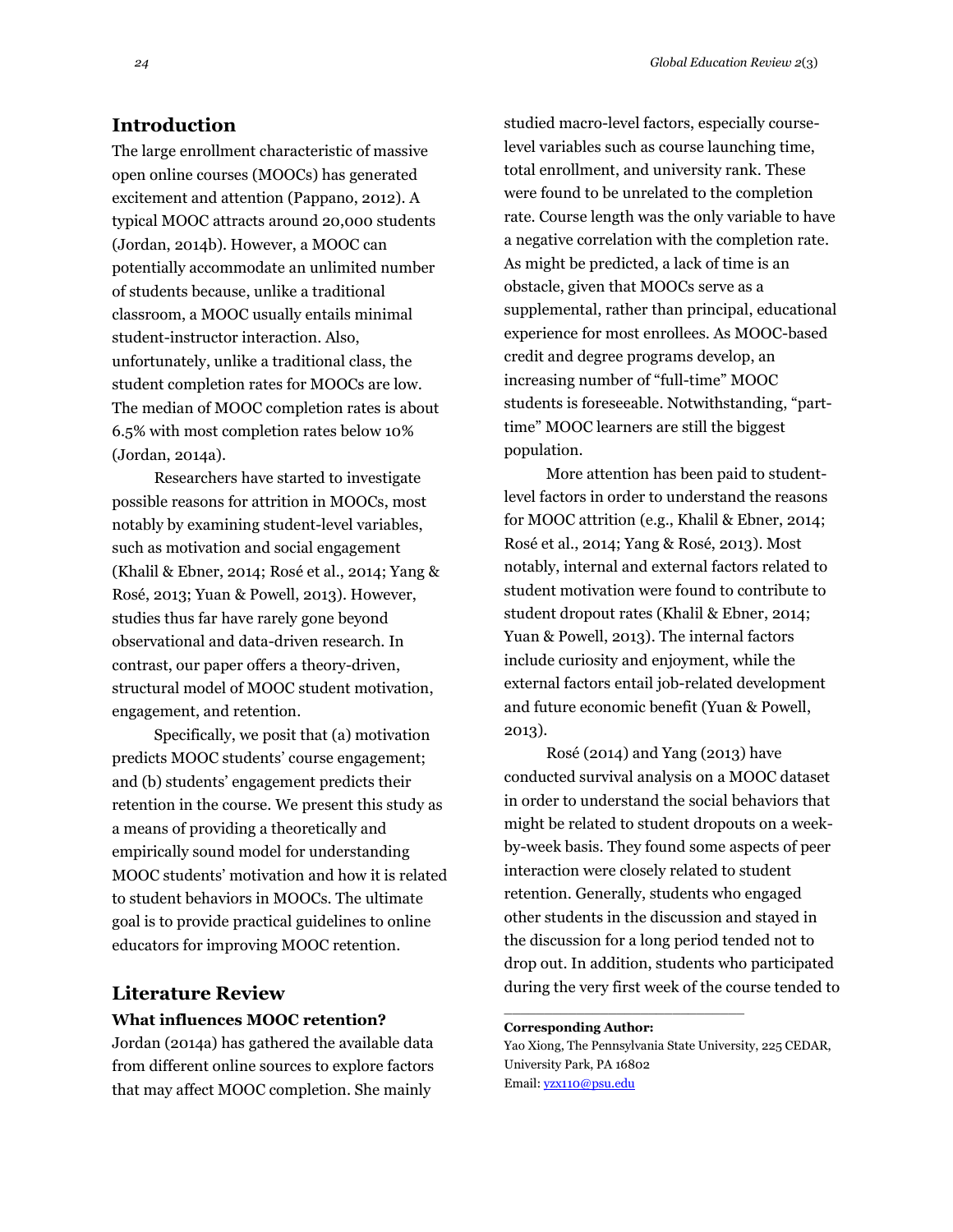remain. Socio-cultural theorists hold that learning is a social process in which learners construct their own understanding through interaction with others (e.g., Lave & Wenger, 1991; Vygotsky, 1978). Social interactions essential for learning and community building are primarily peer interactions in MOOCs. "Lurkers" or others who do not participate in such MOOC interactions are more likely to quit.

## **Student Motivation, Engagement and Retention in MOOCs**

Several researchers are beginning to examine various activity patterns of MOOC students, with the goal of creating broad student categories. Kizilcec, Piech, and Schneider (2013) leveraged k-means clustering to examine students in three MOOCs from Stanford University. Based on activity data, they found students broadly fit into four categories: completers (students who completed most assignments), auditing (students who did few-to-no assignments but engaged in watching videos), disengaging (students who did assignments early in the course, then later stopped participating), and sampling (students who watched videos only in the beginning of the course). Other researchers (Wilkowski, Deutsch, & Russell, 2014) defined four other categories of students: no-shows (students who register, but never participate), observers (students who want to see what an online course looks like or how it is taught), casual learners (students who are interested in a subset of the overall course), and completers (students who do all necessary work to finish the course). Another study (Hill, 2013) identified five categories of MOOC students: no-shows, observers, drop-ins, passive participants and active participants. While categorizing students based on student activity patterns is helpful for descriptive purposes, it provides little basis for understanding how a student's motivation might influence different interactions with the course.

There has been a great deal of research on student motivation in traditional schools and higher education settings, but the study of

student motivation in MOOCs remains thin, despite the broadly-understood acknowledgement that student motivation is necessary to initiate learning and to sustain or adapt behaviors needed to achieve learning goals. The diminished social interaction within an online environment (i.e., a lack of face-to-face interaction between instructors and students) raises questions about students' engagement and motivation in MOOC classes, and how sustaining these may differ from face-to-face learning environments (Stewart, 2013).

Previous studies about online education emphasize the importance of social interaction within a community of learners engaged in course activities and with each other (Young & Bruce, 2011). As students engage with each other and with course activities, student motivation generally increases (Richards, 2011). Miltiadou and Savenye (2003) stated that interaction may increase students' persistence in an online course. Motivation is particularly important for retention in MOOCs because participants generally are not required to complete the course, and lack of motivation is a primary reason for students dropping out of a MOOC (Khalil & Ebner, 2014). Yuan and Powell (2013) argued that there might be different factors that influence MOOC students' motivation level, including "future economic benefits, development of personal or professional identify, challenge and achievement, enjoyment and fun" (p. 9). These factors largely are in accord with the findings of a survey conducted by Belanger and Thornton (2013), who found that students have different motivation to enroll in a MOOC; these researchers identified four relevant aspects: a) to support lifelong learning or gain the subject matter understanding; b) for fun; c) for the convenience of online learning; and d) to experience online education.

The different aspects of MOOC student motivation accord broadly with research on motivation outside the MOOC setting. For example, motivation theories commonly acknowledge two broad categories of motivation,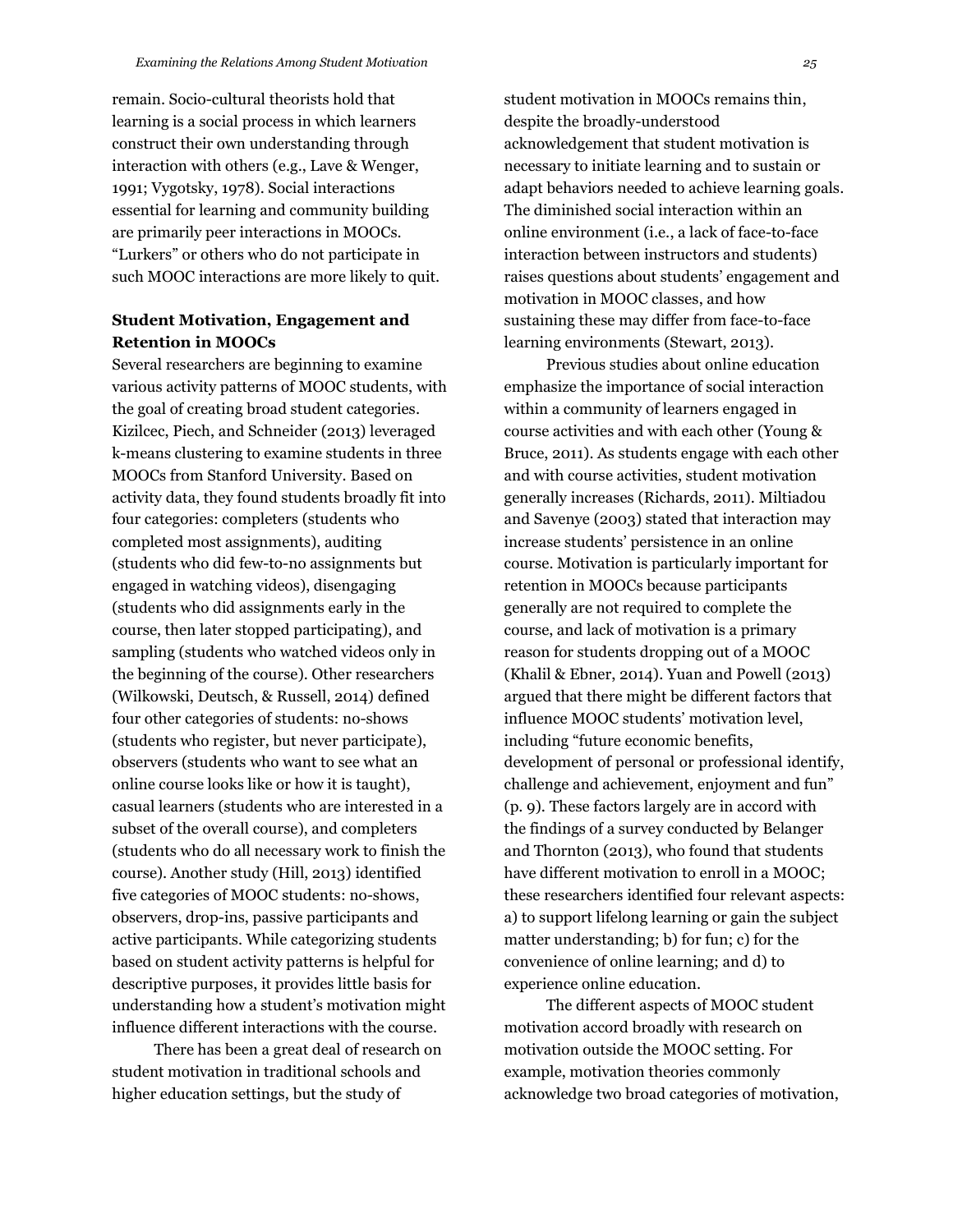intrinsic and extrinsic (Amabile, 1993; Ryan & Deci, 2000). Intrinsic motivation entails pursuing a task for the satisfaction, engagement or interest the task itself might provide. Extrinsic motivation entails pursuing a task for purposes beyond the task—for example, for pay or to earn a credential. Some earlier motivation theories saw these as wholly separate and even at odds with each other (Amabile, 1993; Deci, 1971), such that extrinsic motivation might undermine intrinsic desire to pursue an activity. However, more recent theories allow for complementarities between the two. For example, Ryan and Deci (2000) hold that extrinsic motivation spans a range from externally compelled to motivations that become integrated into the self in the presence of social ties and supports for developing competence. Amabile (1993) stated that human activity often entails both types of motivation. As an example, she might be both intrinsically motivated by the substance of the article she's working on and yet simultaneously extrinsically motivated to work on it right away to meet an editor's deadline.

In MOOC settings, students may bring intrinsic motivation, including curiosity and a desire for new experiences, alongside extrinsic motivation, including the need to obtain new skills or credentials that might be beneficial for their future study or work. Alongside intrinsic and extrinsic motivation is social motivation. For this paper, social motivation refers to social contexts and social interactions that may impel students to engage in the course. Ryan and Deci (2000) reported that social supports and social contexts can play an important positive or negative influences on motivation. Wentzel (1999) argued that social-motivational processes play an important role in driving individuals to achieve certain social goals. Social motivation in parallel with academic motivation may also influence students' academic outcomes (Wentzel, 1999). In the context of MOOC research, Yuan and Powell (2013) found that one of the elements of a MOOC that motivated learners to

participate was an enjoyable social experience along with gaining subject matter knowledge and skills. Therefore, the social elements of a MOOC learning experience, which are afforded by discussion forums and participants' use of social networking, may play an important role in students' motivation.

In the MOOC environment, social motivation includes students' feeling of relatedness with peers. This coincides with the notion of "social presence," which has been studied in the online collaborative learning situations (e.g., Gunawardena & Zittle, 1997; So & Brush, 2008). Relative to face-to-face settings, learners in an online environment tend to have a reduced sense of connectedness and belonging, and this potentially impedes online peer interaction and engagement. Using survival models, Wen, Yang, and Rosé (2014) found that student motivation, measured by percentage of posts per week, and cognitive engagement, measured by level of language abstraction in forum posts, were significant predictors of dropouts. The results suggest that social interactions, which typically take place in discussion forums and posts in MOOCs, influence students' motivation to continue in the course or drop out.

Drawing on previous literature, we propose that MOOC learners' motivation is comprised of three dimensions: intrinsic, extrinsic and social aspects. This threedimensional motivation model might not be exhaustive; however, we believe it captures the components that most deserve further investigation. Furthermore, in accord with existing literature that finds motivation impacts student engagement and outcomes (Lau & Roeser, 2002; Martin & Dowson, 2009), we propose that (a) motivation predicts student course engagement; and (b) student engagement predicts their retention in the course. In addition, the three dimensions of motivation correlate with each other. The conceptual model is shown in Figure 1.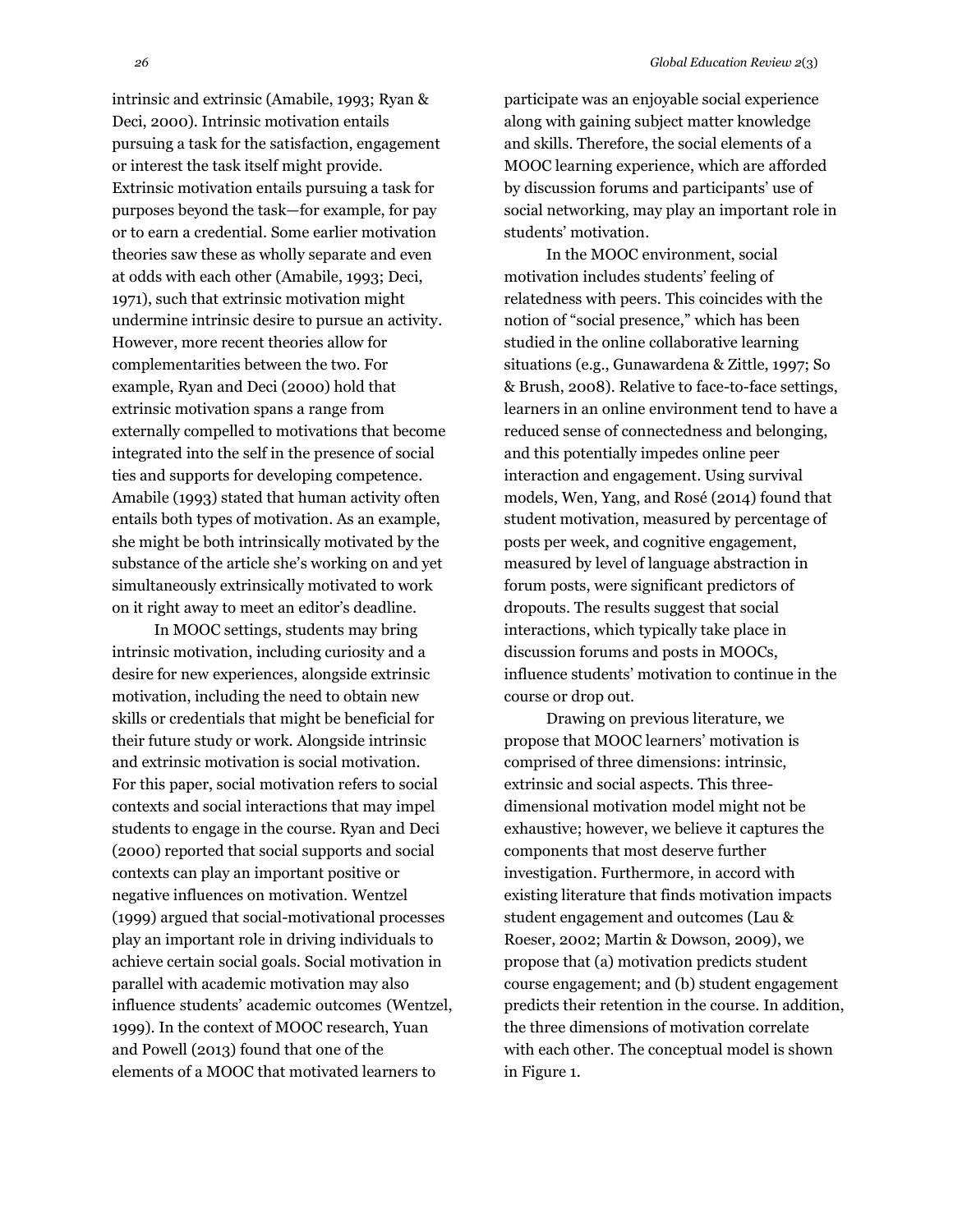

*Figure 1.* Conceptual Model

# **Method**

### **Data Sources**

Data in the current study were collected from a Pennsylvania State University MOOC titled Introduction to Art: Concepts and Techniques, an eight-week course offered by Coursera in 2013. A total number of 37,244 students had participated in this MOOC by the time of completion. After deleting those who did not complete the pre-course survey and those who did not participate in any course activities other than registering for the course, we retained a sample with 17,359 participants. The retained sample includes those who have completed the pre-course survey and have participated in at least one activity in the course (e.g., watched a lecture video, completed a quiz, or submitted an assignment).

#### **Measures and Variables**

The variables are operationally defined as follows in this study:

- *Intrinsic motivation*: general interest in taking the course.
- *Extrinsic motivation*: taking the course for external rewards, such as earning the course verification.
- *Social motivation*: taking the course for connecting with others.
- *Engagement*: participation in the course activities.
- *Retention*: the length of the period in staying in the course.

The model we have devised posits that MOOC participants may hold intrinsic, extrinsic, and social motivations. Participants' motivation was measured by five-point Likert items in a pre-course survey questionnaire, with 1 indicating that the statement is "not at all important" in the decision to enroll in the course and 5 indicating "very critical." Based on the available information from the pre-course survey, we identified one item measuring intrinsic motivation, four measuring extrinsic motivation, and two measuring social motivation. Information regarding student online activities, such as lecture video watching, quiz taking, etc., was extracted from the course data to measure student engagement in the MOOC. Retention is measured by the number of days between the start of the MOOC and the last day of activity by the student.

All the items are shown in Table 1. In summary, items measuring the three types of motivations are from the MOOC pre-course survey, and items measuring engagement and retention are from the course data.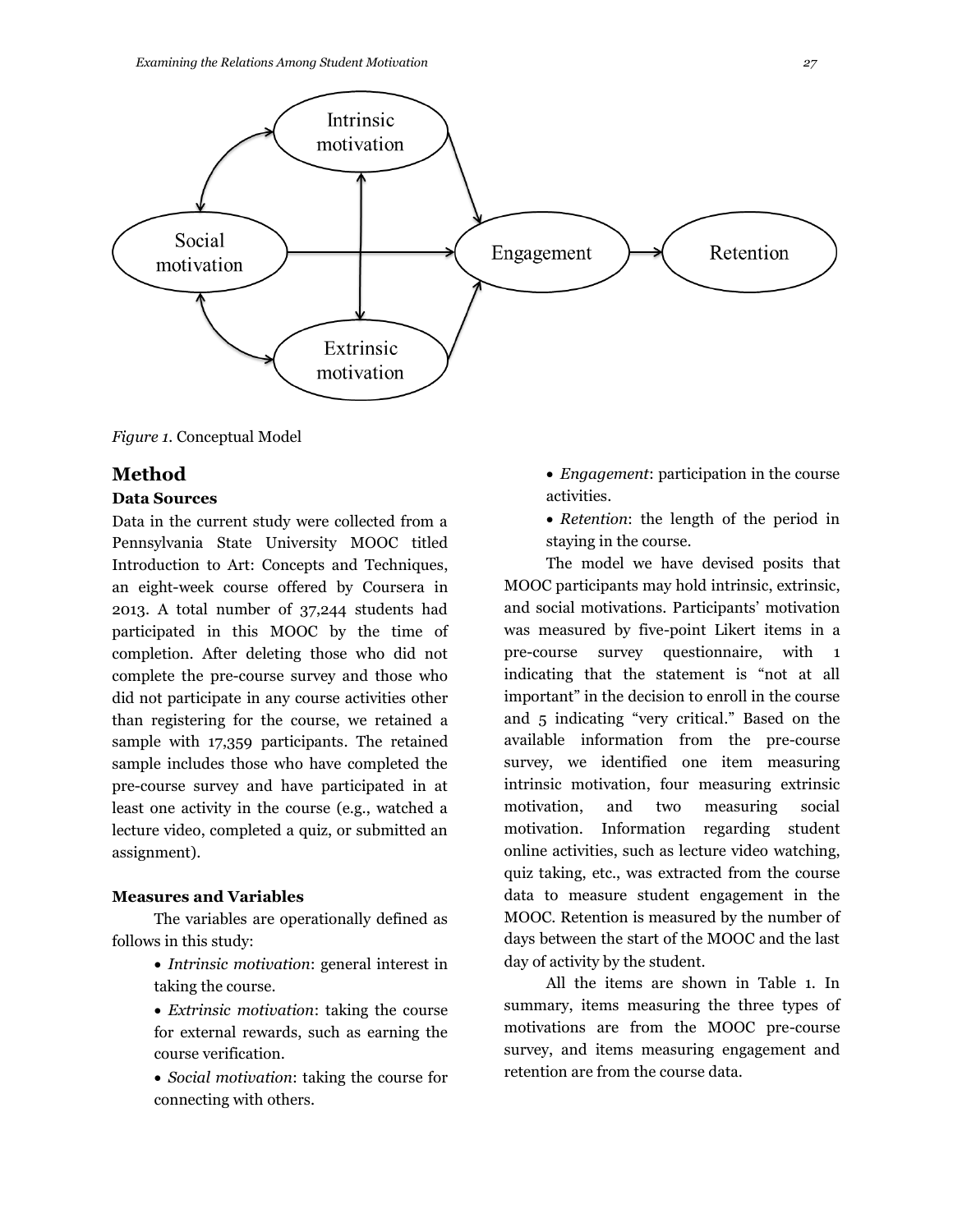| Table 1. Measured Variables and Items |  |  |  |
|---------------------------------------|--|--|--|
|---------------------------------------|--|--|--|

| Variables            | Item                                                                                 |  |  |  |  |
|----------------------|--------------------------------------------------------------------------------------|--|--|--|--|
| Intrinsic motivation | Interest: I am taking the course out of general interest, curiosity, or              |  |  |  |  |
|                      | enjoyment.                                                                           |  |  |  |  |
| Extrinsic motivation | Certificate: I intend to earn a Statement of Accomplishment (or Verified             |  |  |  |  |
|                      | Certificate) for this course.                                                        |  |  |  |  |
|                      | Credential: I am interested in earning a credential.                                 |  |  |  |  |
|                      | Academic: The course relates to my current academic program.                         |  |  |  |  |
|                      | Job: The course relates to my current job responsibilities or company's line-        |  |  |  |  |
|                      | of-business.                                                                         |  |  |  |  |
| Social motivation    | <i>Connect:</i> I am interested in connecting with other students interested in this |  |  |  |  |
|                      | topic.                                                                               |  |  |  |  |
|                      | <i>Friend:</i> I have friends taking this course.                                    |  |  |  |  |
| Engagement           | <i>Lecture:</i> Number of lecture videos watched                                     |  |  |  |  |
|                      | <i>Forum:</i> Number of forum posts                                                  |  |  |  |  |
|                      | Quiz: Number of quizzes completed                                                    |  |  |  |  |
|                      | Assignment: Number of assignments completed                                          |  |  |  |  |
| Retention            | Retention: Number of days between the start of the MOOC and the last day             |  |  |  |  |
|                      | of activity by the student                                                           |  |  |  |  |

#### **Data Analysis Procedures**

The purpose of this study is to illuminate the theoretical relation underlying student motivation, engagement, and retention in a MOOC. In the present study, extrinsic motivation, social motivation, and engagement are fully latent; i.e., variables not directly observed but which can be measured by observed indicators (MacCallum & Austin, 2000); they are measured by multiple indicators, whereas intrinsic motivation and retention are each measured by only one indicator. We used structural equation modeling (SEM) for data analysis, which is a powerful approach to examine the relations among latent variables (Kline, 2011). Specifically, we used robust meanand variance-adjusted weighted least squares estimation (WLSMV), implemented in Mplus 7, to estimate the model, given its robustness to deal with non-normal and categorical data (Muthén & Muthén, 2012).

Model fit was evaluated using several prevailing indices (Hu & Bentler, 1999). Different indices reflect various aspects of model fit. According to Hu and Bentler (1999), the root mean square error of the approximation (RMSEA) value should be equal to or smaller than 0.06; a comparative fit index (CFI) value

close to 0.95 or higher indicates a close fit, and values up to 0.90 indicate a reasonable fit. Further, a chi-square statistic indicates whether the proposed model is significantly different from the data. A non-significant chi-square value indicates good model-data fit. However, chi-square is sensitive to sample size and is more likely to be significant with large sample size (Fan, Thompson, & Wang, 1999; Hooper, Coughlan, & Mullen, 2008).

#### **Results**

#### **Descriptive Statistics**

Table 2 shows the descriptive statistics of the observed indicators. Skewness and kurtosis are used to evaluate the normality of the variable distributions (Glass & Hopkins, 1996). Both skewness and kurtosis values should be close to zero if the distribution is nearly normal. The two indicators, lecture and forum, had distributions that departed greatly from a normal distribution. We thus took a natural log transformation on the two variables. The transformed variables (i.e., ln(lecture) and ln(forum) shown in Table 2) had much smaller skewness and kurtosis values compared to the original variables. We, therefore, used the two transformed variables in the subsequent analysis.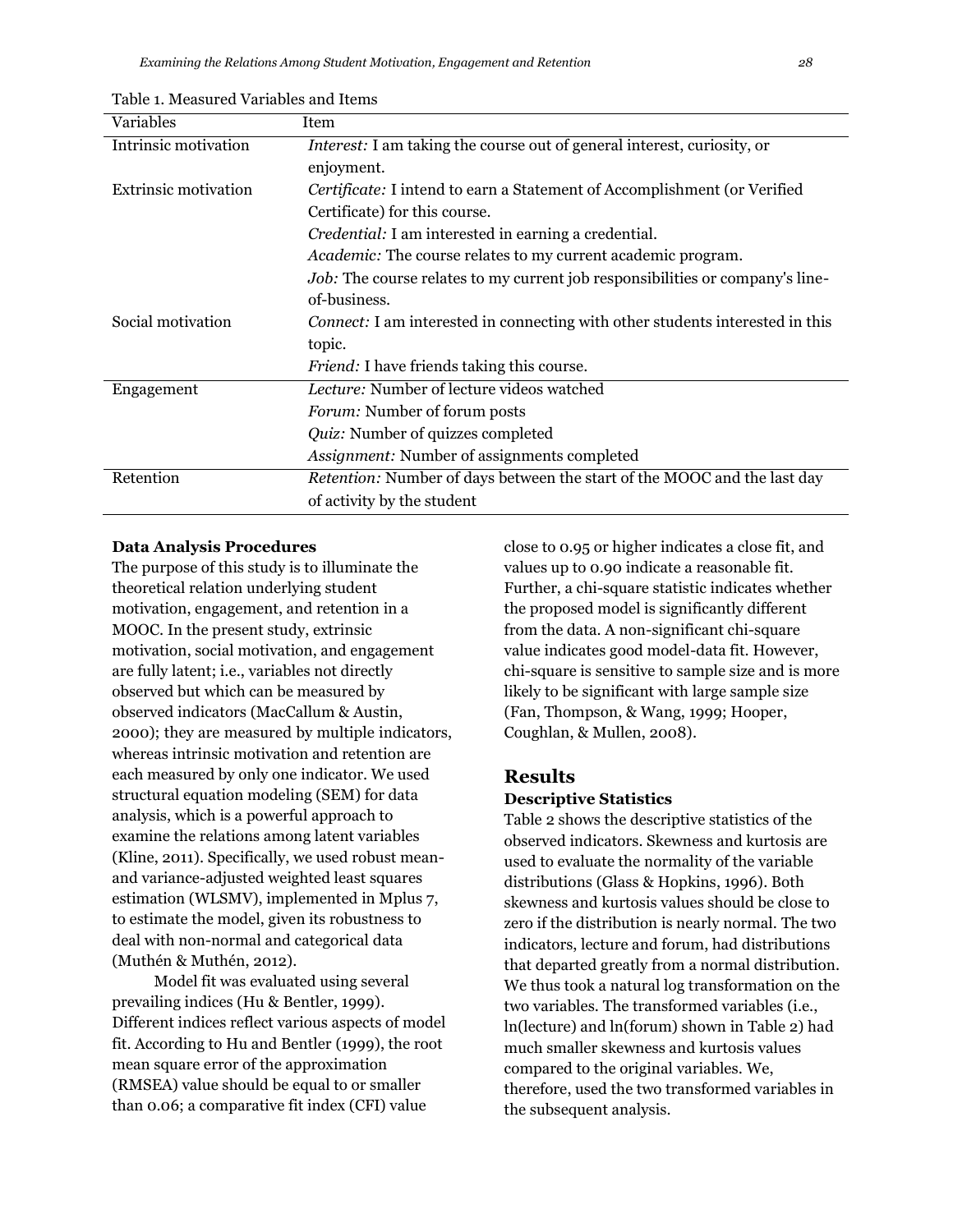|                  | Minimum      | Maximum | Mean   | <b>SD</b> | <b>Skewness</b> | Kurtosis |
|------------------|--------------|---------|--------|-----------|-----------------|----------|
| Interest         | $\mathbf{1}$ | 5       | 3.65   | .954      | $-366$          | $-.269$  |
| Certificate      | $\mathbf{1}$ | 5       | 4.14   | 1.033     | $-1.129$        | .820     |
| Credential       | $\mathbf{1}$ | 5       | 1.93   | 1.126     | .990            | $-0.055$ |
| Academic         | $\mathbf{1}$ | 5       | 1.50   | 1.000     | 1.986           | 2.947    |
| Job              | $\mathbf{1}$ | 5       | 1.59   | 1.067     | 1.752           | 1.981    |
| Connection       | $\mathbf{1}$ | 5       | 2.03   | 1.011     | .761            | $-.101$  |
| Friend           | $\mathbf{1}$ | 5       | 1.26   | .709      | 3.048           | 9.278    |
| Lecture          | $\Omega$     | 621     | 40.72  | 34.085    | 2.163           | 15.778   |
| Forum            | $\Omega$     | 765     | 1.83   | 12.744    | 32.128          | 1483.479 |
| Ln(lecture)      | .00          | 6.43    | 3.3012 | 1.08231   | $-.871$         | .126     |
| Ln(forum)        | .00          | 6.64    | .3962  | .77315    | 2.426           | 6.915    |
| Quiz             | $\mathbf{O}$ | 5       | 1.87   | 2.166     | .549            | $-1.489$ |
| Assignment       | $\mathbf 0$  | 5       | .74    | 1.388     | 1.875           | 2.422    |
| Retention (days) | $\mathbf{1}$ | 56      | 28.65  | 19.162    | $-139$          | $-1.584$ |

Table 2. Descriptive Statistics of the Observed Indicators

#### **Results of Structural Equation Modeling**

The CFI value was .97, which is bigger than the recommended cut-off value of .95. The RMSEA value was .06, which is within the acceptable range. The chi-square test is significant ( $\chi^2$  = 2997.66, df. = 47, p < .001), which might be due to the big sample size. Overall, the model fit statistics are satisfactory, indicating the hypothetical model is supported by the current sample.

The standardized solution is shown in Figure 2. Both intrinsic motivation and retention have a single observed indicator. For the latent variables with multiple observed indicators, all the factor loadings are statically significant at a .05 level. For instance, the standardized factor

loading from credential to extrinsic motivation was .798 (S.E. = .009,  $t = 89.328$ ,  $p < .001$ ). This indicates that one standard deviation unit increase of extrinsic motivation leads to .798 standard deviation unit increase of credential. The corresponding  $\mathbb{R}^2$  value was .637, which indicates that 63.7% of the variance in credential is explained by extrinsic motivation. This shows that credential is a good indicator of the latent variable extrinsic motivation. Notably, social motivation and extrinsic motivation are highly correlated ( $\phi = .868$ , p < .001). This suggests that social motivation is related to extrinsic motivation, even though they are distinctly defined.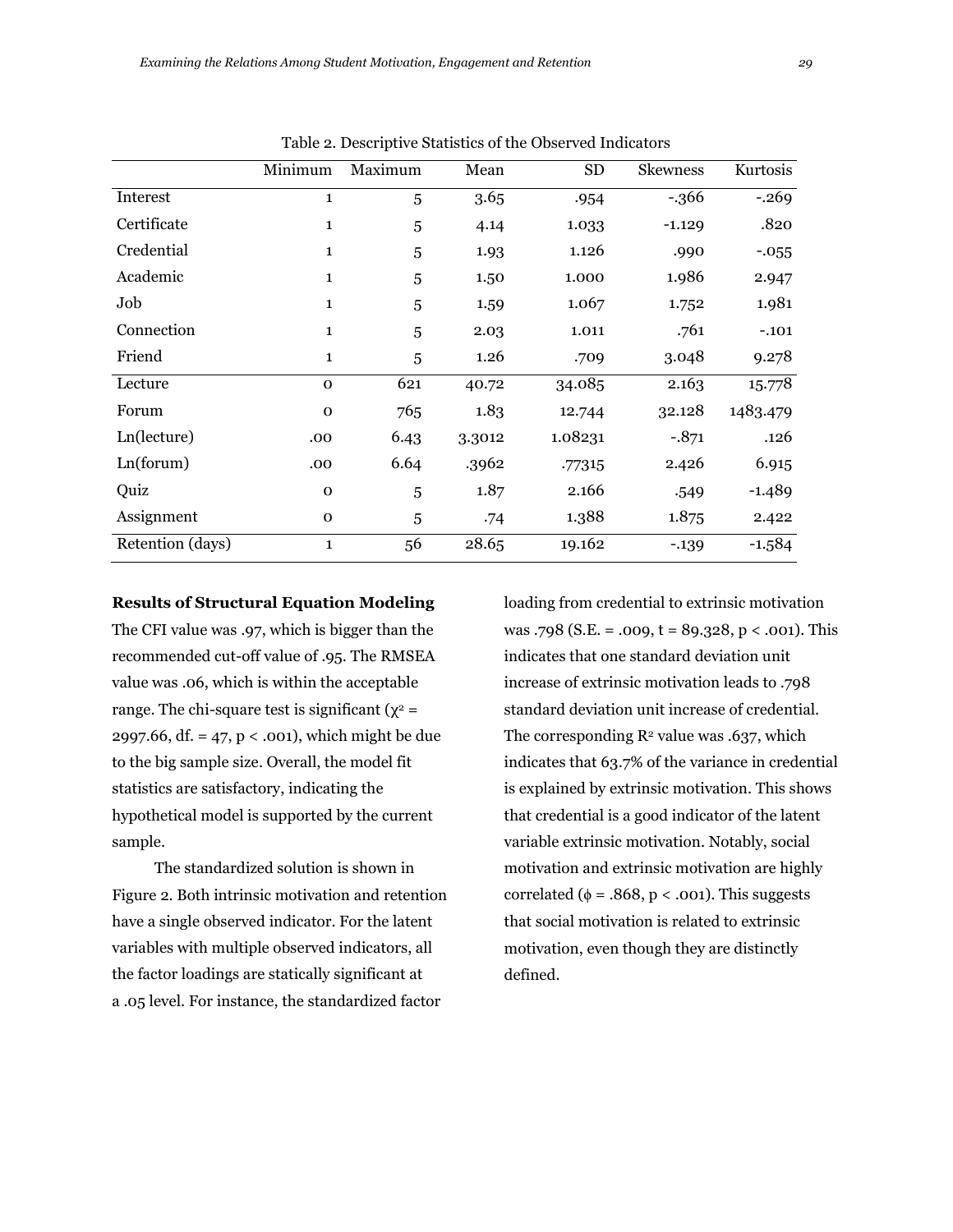

*Figure 2.* Standardized Estimates of the SEM Model Note: Non-significant coefficient is indicated by a dashed arrow

Furthermore, extrinsic motivation (γ  $= .260, S.E. = 0.046, t = 5.622, p < .001$ ) had significant path coefficients to engagement. Specifically, one standard deviation unit increase of extrinsic motivation leads to .260 standard deviation unit increase of engagement. Intrinsic motivation was also significantly related to engagement, though the relationship is small ( $y = .042$ , S.E. = .008, t = 4.932, p < .001). Nevertheless, the path coefficient from social motivation to engagement was not statistically significant. The path coefficient from engagement to retention was statistically significant ( $y = .764$ , S.E. = .006, t = 138.014, p < .001), which means that one unit increase of engagement leads to .764 unit increase of retention, controlling for all the other variables. The corresponding R<sup>2</sup> being .584 indicates that

58.4% of the variance of retention is explained by engagement.

# **Discussion, Limitation, and Future Study**

MOOCs have raised the promise of increased access to higher education and learning. However, in contrast to fee-paying students in brick and mortar colleges, MOOC enrollees are far less likely to complete courses they register to take. Drawing on the literature of motivation, this study examined the contributions of varied forms of motivation to student engagement and retention in a MOOC at Pennsylvania State University.

We found that both intrinsic and extrinsic motivation are significant predictors of student engagement in the course. Social motivation, on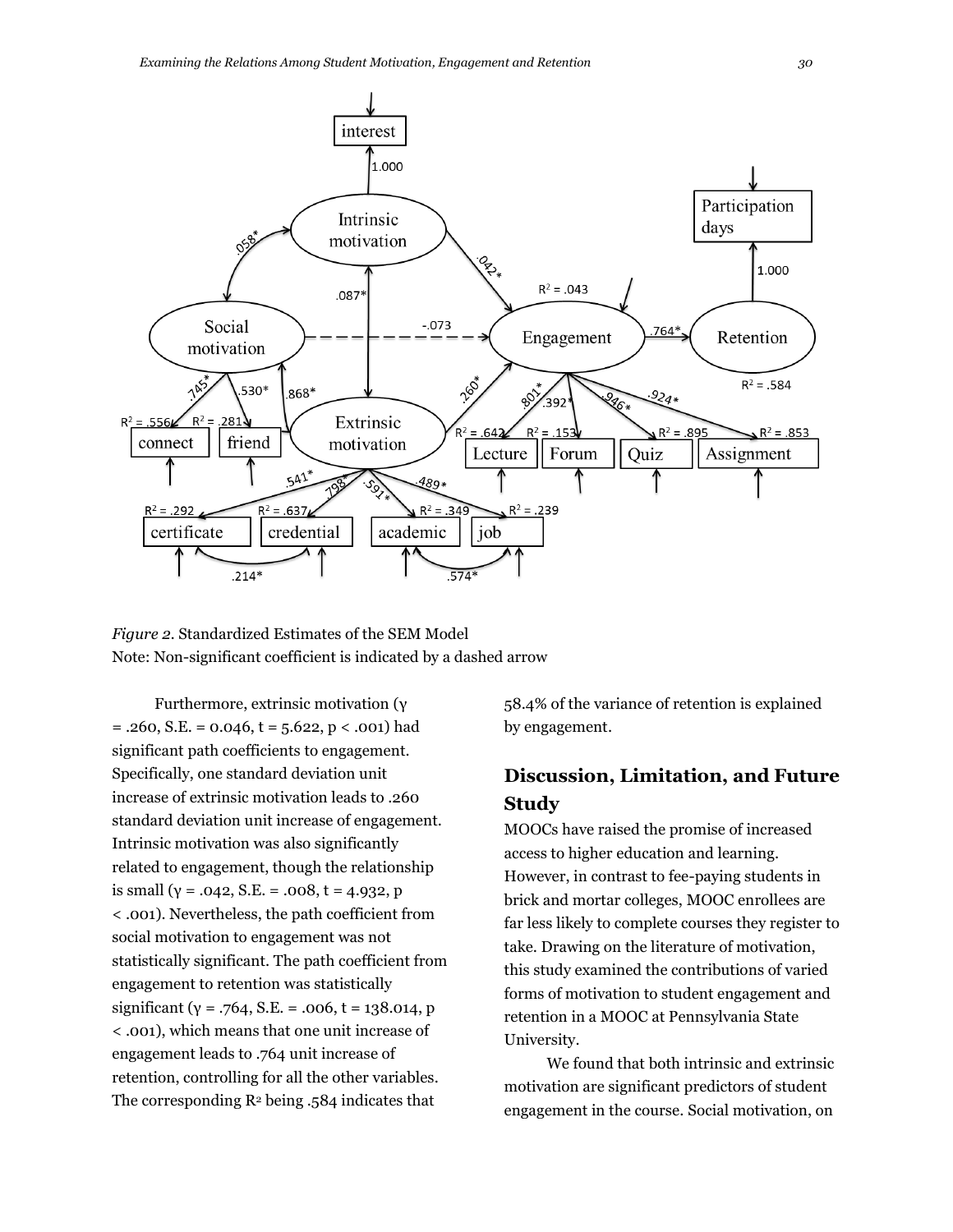the other hand, is not strongly predictive of student engagement. Furthermore, student engagement in the course predicts student retention in the course. The overall findings are consistent with the existing literature in traditional educational settings that students' motivation for learning impacts their situational engagement, such as classroom behaviors, which subsequently influence their academic outcomes (e.g., Lau & Roeser, 2002).

In general, the findings suggest that promoting student motivation and monitoring student online activities might be a way to increase MOOC retention. However, we may need to take a more sophisticated and differentiated approach to promote MOOC student motivation, given the broad range of student motivation in participating in a MOOC. While the majority of students enrolled in a traditional college are dedicated to earn a credential, MOOC students have more diverse intents. One out of four MOOC students who indicated a strong commitment to complete the course are reported to finish it (Koller, Ng, Do, & Chen, 2013). Furthermore, the completion rate among fee-paying students was even higher, which is reported to be 74% for the Coursera Signature Track classes (Koller et al., 2013). This implies that the completion rate of the highly motivated student group is much higher than the average completion rate. Therefore, it might be fruitless to promote the completion among the student group who do not want to finish the course at the first place. A more practical approach is to identify students with different intents and accommodate them to achieve their respective goals. Given that extrinsic motivation stands out as the strongest predictor of student engagement, it is reasonable for MOOC designers to provide badges, awards, certificates, or other incentives. as a means of promoting student engagement and retention. For example, the Signature Track in Coursera is a good way to

promote student extrinsic motivation and foster student engagement and retention in the MOOC.

Monitoring student engagement in MOOCs provides another approach that may increase MOOC retention. Our investigation of this MOOC reveals highly skewed student engagement, as reflected in very disparate amounts of participation in student forums. Since engagement is associated with retention, efforts to design MOOCs in ways that spur engagement need to be explored. One approach might be to encourage student collaboration. Given the limited assistance from instructors or teaching assistants, building a student learning community might be the solution to increasing students' engagement in the learning process. Such work may enable MOOCs to realize not only their promise of improved educational access but also improved learning.

This preliminary study also raises a number of questions for future work. One need is to develop theory-driven instruments which can be used to explore more clearly the factors that may contribute to, or impede, students' participation in MOOCs. For example, in the current investigation, the various constructs of motivation were not equally well represented. For instance, due to the limited items in the precourse survey, there is only one item measuring intrinsic motivation. In addition, we only found a small proportion of variance in engagement being explained by motivation. Engagement could be influenced by many other factors that have not been investigated in this study. For instance, student readiness to participate in the online courses, language barriers that a student may face, and other variables related to course design might be explored in the future. Future work is needed to address these issues.

#### **References**

Amabile, T. M. (1993). Motivational synergy: Toward new conceptualizations of intrinsic and extrinsic motivation in the workplace. *Human Resource Management Review*, *3*(3), 185–201.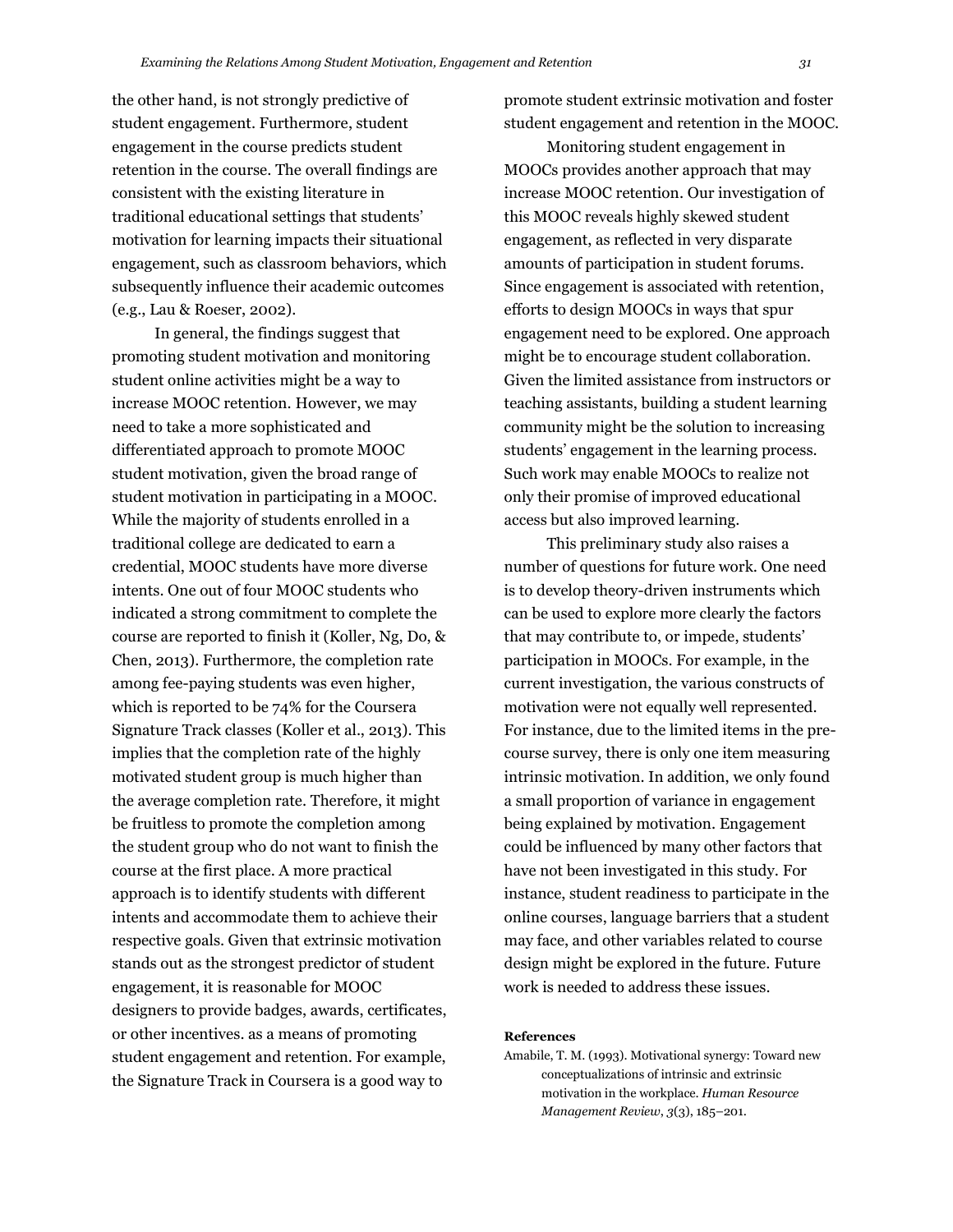Belanger, Y., & Thornton, J. (2013). *Bioelectricity: A quantitative approach -- Duke University's first MOOC* (pp. 1–21). Retrieved from http://dukespace.lib.duke.edu/dspace/bitstream/han dle/10161/6216/Duke\_Bioelectricity\_MOOC\_Fall201 2.pdf

Deci, E. L. (1971). Effects of externally mediated rewards on intrinsic motivation. *Journal of Personality and Social Psychology*, *18*(1), 105–115.

Fan, X., Thompson, B., & Wang, L. (1999). Effects of sample size, estimation methods, and model specification on structural equation modeling fit indexes. *Structural Equation Modeling: A Multidisciplinary Journal*, *6*(1), 56–83.

Glass, G. V., & Hopkins, K. D. (1996). *Statistical methods in education and psychology* (3rd ed.). Boston, MA: Allyn and Bacon.

Gunawardena, C. N., & Zittle, F. J. (1997). Social presence as a predictor of satisfaction within a computermediated conferencing environment. *American Journal of Distance Education*, *11*(3), 8–26.

Hill, P. (2013). Emerging student patterns in MOOCs: A (revised) graphical view. Retrieved from http://mfeldstein.com/emerging-student-patterns-inmoocs-a-revised-graphical-view/

Hooper, D., Coughlan, J., & Mullen, M. (2008). Structural equation modelling: Guidelines for determining model fit. *The Electronic Journal of Business Research Methods*, *6*(1), 53–60.

Hu, L., & Bentler, P. M. (1999). Cutoff criteria for fit indexes in covariance structure analysis: Conventional criteria versus new alternatives. *Structural Equation Modeling: A Multidisciplinary Journal*, *6*(1), 1–55.

Jordan, K. (2014a). Initial trends in enrolment and completion of massive open online courses. *The International Review of Research in Open and Distance Learning*, *15*(1), 133–160.

Jordan, K. (2014b). MOOC completion rates: The data. Retrieved from

http://www.katyjordan.com/MOOCproject.html

Khalil, H., & Ebner, M. (2014). MOOCs completion rates and possible methods to improve retention - A literature review. In *EdMedia* (pp. 1305–1313). Tampere, Finland.

Kizilcec, R. F., Piech, C., & Schneider, E. (2013). Deconstructing disengagement: Analyzing learner subpopulations in massive open online courses categories and subject descriptors. In *Proceedings of the Third International Conference on Learning Analytics and Knowledge* (pp. 170–179). New York, NY: ACM Press.

Kline, R. B. (2011). *Principles and practice of structural equation modeling* (3rd ed.). New York, NY: Guilford Press.

Koller, D., Ng, A., Do, C., & Chen, Z. (2013). Retention and intention in Massive Open Online Courses. *EDUCAUSE Review*. Retrieved from http://www.educause.edu/ero/article/retention-andintention-massive-open-online-courses

Lau, S., & Roeser, R. W. (2002). Cognitive abilities and motivational processes in high school students' situational engagement and achievement in science. *Educational Assessment*, *8*(2), 139–162.

Lave, J., & Wenger, E. (1991). *Situated learning: Legitimate peripheral participation*. Cambridge University Press.

MacCallum, R. C., & Austin, J. T. (2000). Applications of structural equation modeling in psychological research. *Annual Review of Psychology 51*(1), 201– 226.

Martin, a. J., & Dowson, M. (2009). Interpersonal relationships, motivation, engagement, and achievement: Yields for theory, current issues, and educational practice. *Review of Educational Research*, *79*(1), 327–365.

Miltiadou, M., & Savenye, W. C. (2003). Applying social cognitive constructs of motivation to enhance student success in online distance education. *AACE Journal*, *11*(1), 78–95.

Muthén, L. K., & Muthén, B. O. (2012). *Mplus User's Guide* (7th ed.). Los Angeles, CA: Muthén & Muthén.

Pappano, L. (2012). The year of the MOOC. *The New York Times*. Retrieved from http://www.nytimes.com/2012/11/04/education/edli fe/massive-open-online-courses-are-multiplying-at-arapid-pace.html?pagewanted=all

Richards, G. (2011). Measuring engagement: Learning analytics in online learning. Retrieved from http://www.academia.edu/779650/Measuring\_Enga gement\_Learning\_Analytics\_in\_Online\_Learning

- Rosé, C. P., Carlson, R., Yang, D., Resnick, L., Goldman, P., & Sherer, J. (2014). Social factors that contribute to attrition in MOOCs. In *Proceedings of the first ACM Conference on Learning* (pp. 197–198). New York, NY: ACM Press.
- Ryan, R. M., & Deci, E. L. (2000). Self-determination theory and the facilitation of intrinsic motivation, social development, and well-being. *American Psychologist*, *55*(1), 68–78.

So, H.-J., & Brush, T. A. (2008). Student perceptions of collaborative learning, social presence and satisfaction in a blended learning environment: Relationships and critical factors. *Computers & Education*, *51*(1), 318– 336.

Stewart, B. (2013). Massiveness + openness = new literacies of participation? *Journal of Online Learning and Teaching*, *9*(2), 228–238.

Vygotsky, L. S. (1978). *Mind in society: The development of higher psychological processes*. Cambridge, MA: Harvard University Press.